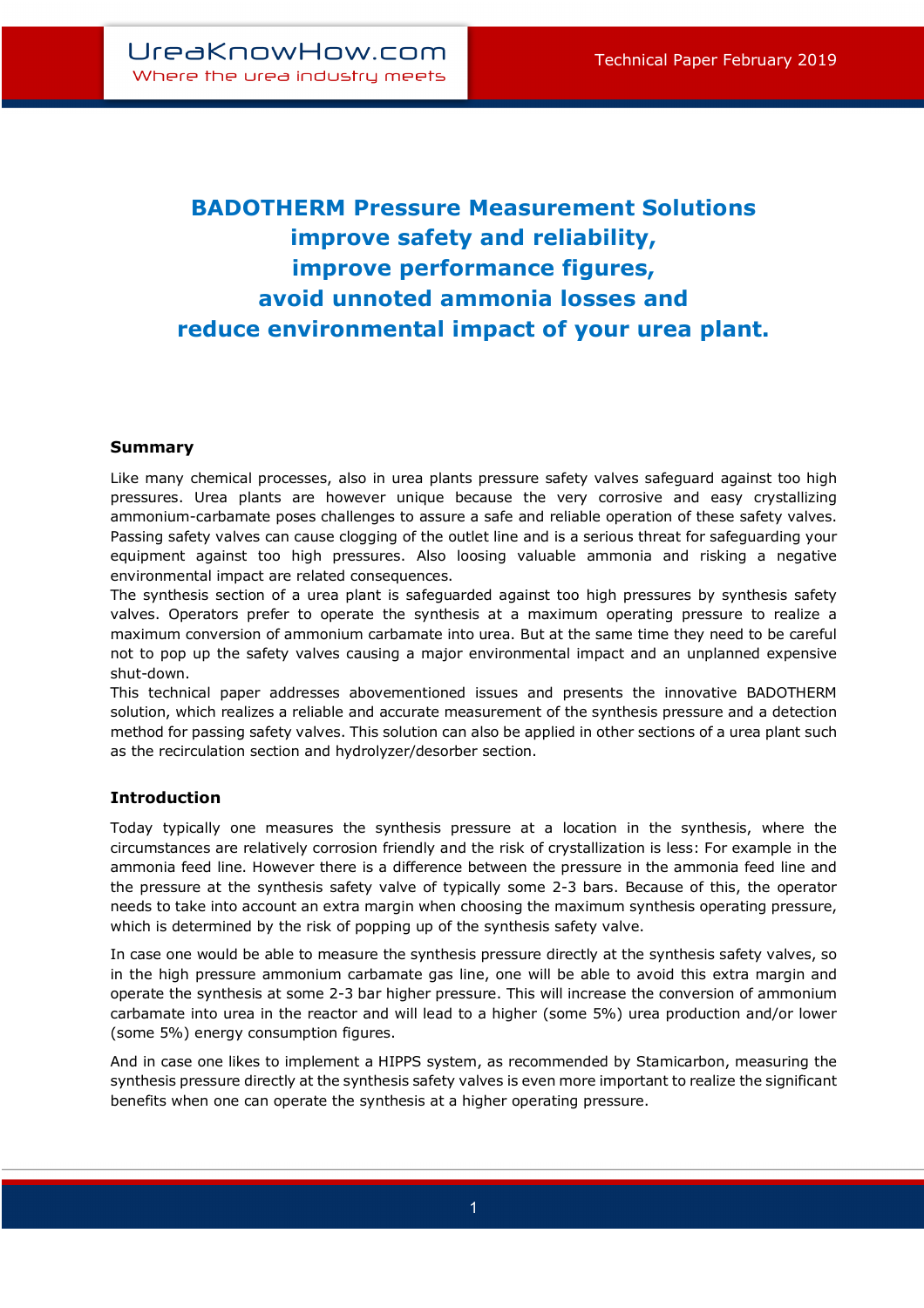BADOTHERM in the Netherlands has successfully developed a reliable pressure measurement for specific service, specific for high pressures and ammonium carbamate ammonium-carbamate gas phase applications. This innovative solution can be applied in the synthesis section but also in the recirculation section and hydrolyzer / desorber section.

Further it can be applied in the blow off line of a safety valve to detect passing of the safety valve reducing significantly ammonia losses and reducing the negative environmental impact.

### **The CFCL project to reduce ammonia emissions from safety valves**

More and more environmental protection is on the agenda all around the world. In several instances, plants have been forced to stop because of uncontrolled high emissions, including ammonia and urea plants. There is growing emphasis on safety of environment. There is a risk of release of ammonia through the safety valves vent stack. However, typically very few safeguards are available to prevent environmental pollution in urea plants. Sometimes flare stacks are offered in urea plants but the cost is prohibitive and the environmental effectiveness is questionable. Chambal Fertilisers and Chemicals Limited (CFCL), Gadepan, District Kota, Rajasthan in India has devised an innovative solution to address this potential environment hazard in urea plants (ref. 1).

CFCL concluded that since the flow through vent stacks always remained within a certain range under normal circumstances, so would be the pressure in the vent stack. This was verified by installing a pressure transmitter in the vent stack. It was also seen that there was measurable variation in the value of the pressure with change in flow. As a consequence, concept of providing pressure-based automatic detection and control of emission from safety valves discharge through PLC trip logic was conceived. Installation of pressure transmitters downstream of all safety valves of the urea plant and concept of defining trip logic for urea plant was proposed:

- (i) To prevent blowing of safety valves and their discharge to atmosphere, pressure transmitters are provided to indicate system pressure and plant trip logics are defined with set value below the safety valve set points. Following this, plant will get shut-off before reaching to set point of safety valve. This is to avoid blowing of safety valve even in case of process upsets.
- (ii) To automate detection and control of release from process safety valves, due to spurious reasons of safety valve's malfunctioning, etc., pressure transmitters are installed in the discharge pipelines of the safety valves to sense any pressure change in blow-down header caused by sudden passing

of or else popping of any safety valve. Following this, indication and alarm shall be available to pin-point a stray safety valve and its location for timely action. However, plant will get shut-off at pre-set value of trip logic to prevent excessive release to atmosphere.

With implementation of above concept of providing pressure sensing linked automatic detection and control of emissions from safety valves discharge of urea plant, risk of any potential environmental hazard from urea plant is eliminated.

Figure 1 on the right side shows the pressure in the discharge line before passing and during mild passing of the safety valve.

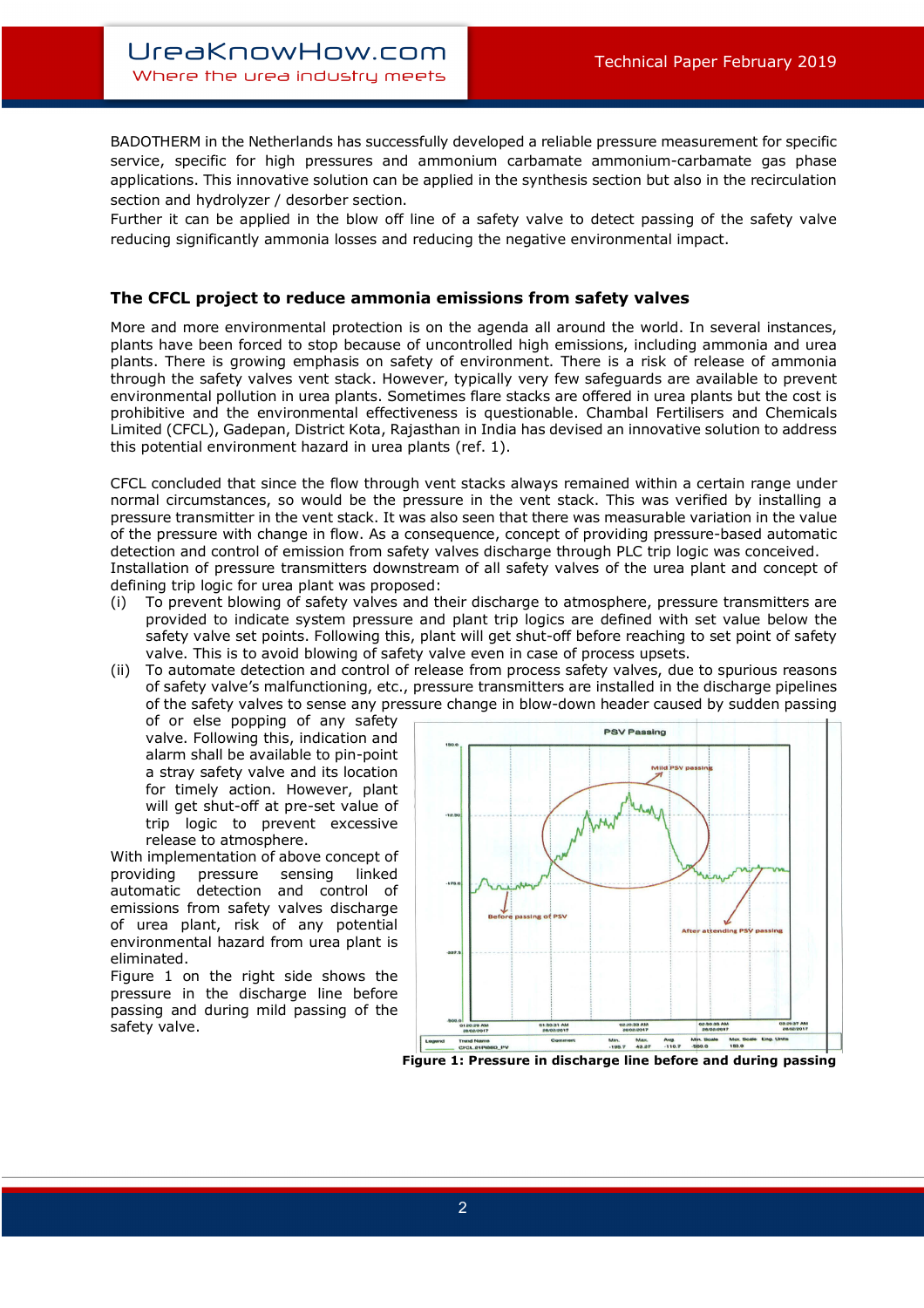# **Safety valve and HIPPS**

There are two ways of protecting the system from overpressure. One, by using mechanical devices such as a safety valve. Other, by using a safety instrumented system such as high integrity pressure protection system (HIPPS). An HIPPS protects the pressure vessel and piping systems by removing the source of overpressure when pressure in the system reaches a pre-set value. This value must be less than or equal to the design pressure of the system.

An HIPPS is designed and built according to the International Electrotechnical Commission (IEC) standard 61511 (Functional Safety — Safety Instrumented Systems for the Process Industry Sector), part 1, part 2 and part 3. It consists of pressure sensors, logic solver(s) and shut-down valves as main components. The shut-down valves remain open as long as pressure sensors sense a value less than the predetermined value (that corresponds to less than or equal to design pressure of the system). As soon as pressure sensors sense a value equaling the predetermined value, the logic solver based on the signal from the pressure sensors gets activated and closes the shutdown valves. Pressure sensors and shut-down valves are generally provided with redundancy to meet the required level of performance of the HIPPS. Level of performance of a HIPPS is expressed in terms of Safety Integrity Level (SIL): Higher SIL means higher level of performance.

Whereas a safety valve protects against over-pressurization by releasing the excess fluid from the system, an HIPPS protects the system by cutting-off the supply of fluid to the system. Thus, a safety valve may necessitate installation of facilities for disposal of the fluid contained in the system e.g. a flare system, whereas no such facility is required in case of an HIPPS. Thus, the use of HIPPS can reduce the cost of a flare system substantially.

While safety valve's operation may cause harmful impact on environment and people, HIPPS protects environment by not releasing any emission in the atmosphere. Thus, application of HIPPS may get preference over safety valve where stricter environmental laws are in force or where one wants to reduce consumption figures. Nowadays Stamicarbon recommends a HIPPS in the synthesis and recirculation section in their plants (ref. 2).

#### **LESER Flush Safety Valves**

For ammonium-carbamate service, the German company LESER has developed state of the art safety valves with a special LESER Flush system, which leads to a higher safety and reliability standard. These safety valves are available in 316L Urea Grade, 25-22-2, duplex and Safurex® material (Ref. 3) and avoid that one needs to shut down the plant to service the safety valve after a pop-up / blow-off situation.

Further with the LESER Support Loaded System (SLS) one is able to operate close to the set pressure of the safety valves and reduce the environmental impact to a minimum extend (Ref. 4). A pre-condition for such a SLS system is that one needs to measure the pressure close to the safety valve. BADOTHERM has a proven and innovative solution available for this service.

#### **The BADOTHERM Pressure Measurement Solutions**

Ammonium carbamate and urea easily crystallize when temperatures become too low. In the early days, flushes were installed at the transmitter legs of pressure measurements to avoid crystallization, however its reliability was very limited and considerable attention and maintenance was required. Moreover, these measures introduced certain safety risks.

Nowadays extended diaphragm seals are applied, which do not require any flushes anymore, as the diaphragm is installed flush mounted with the process. However, in case of any damage of the diaphragm, the plant needs to shut down and this happens typically unexpected. This leads to production loss and related significant costs. One day unplanned shut down costs easily half a million US\$ in a world scale urea plant.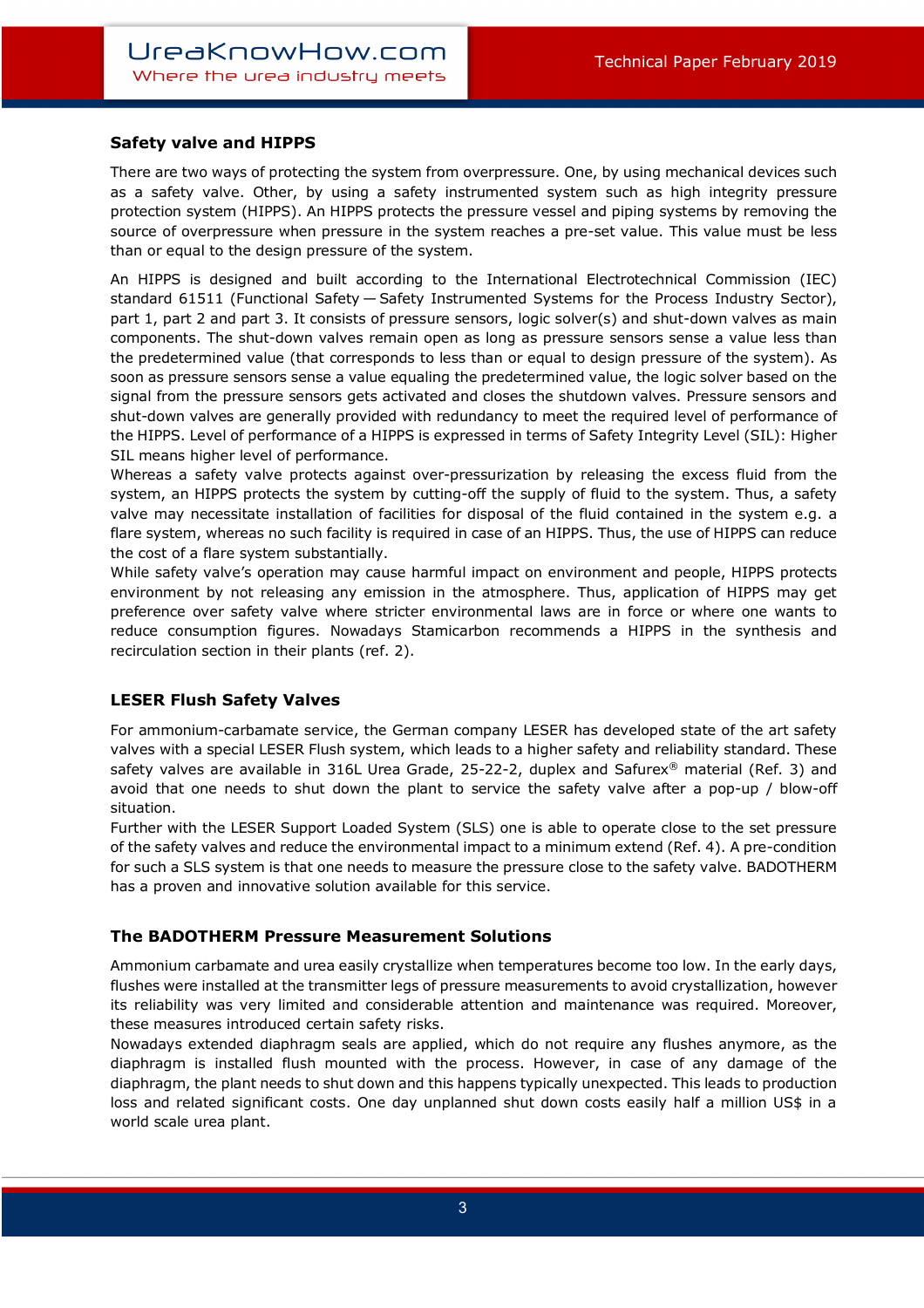The thin diaphragm of these pressures (and also level and delta-P transmitters) are sensitive for erosion, corrosion and mechanical stresses. For ammonium carbamate and urea applications, several materials have been considered to meet these challenges, however many materials only offer a limited lifetime. Especially in the ammonium carbamate gas phase the conditions are extremely tough as unwanted condensation leads to very corrosive liquid ammonium carbamate and erosion issues (droplets, solids from passive corrosion products) influence the reliability.

BADOTHERM has successfully overcome the extremely tough challenges of measuring pressure in an ammonium carbamate high-pressure gas phase. A BADOTHERM pressure measurement has been installed in the high-pressure ammonium carbamate gas line in a urea plant. The process conditions are very severe in this ammonium carbamate line as pressure are 140-150 bars and temperatures are 180- 190 °C. The BADOTHERM Transmitter has proven to be able to withstand these very harsh conditions already more than 4 years already without any issues (status as per January 2019).

# **Now BADOTHERM Pressure Measurement Solutions improve safety and reliability, improve performance figures, avoid unnoted ammonia losses and reduce environmental impact of your urea plant.**

# **More information?**

In case you are interested to receive more information about our this or other solutions, please contact:

#### BADOTHERM

Mr. Sander Posthumus E: posthumus@badotherm.com I: www.badotherm.com



# **About Badotherm**

Galileo Galilei once said 'measure what is measurable and make measurable what is not so.' Four hundred years later, this is exactly what we do. We are a family-owned company specialized in high quality mechanical process instrumentation. Founded back in 1957 as a production- and repair shop for thermometers, today we are a leading manufacturer of Diaphragm Seals, pressure gauges, temperature gauges, thermowells, valves and manifolds. Badotherm is headquartered in the Netherlands, and employs over 225 people in seven different countries and serve the most reputed end users on a global basis. We have offices and facilities in Europe, the Middle East, India, the Far East and Americas.

Badotherm has a strong focus on Diaphragm Seal Solutions. Diaphragm Seals, also known as remote seals, are used to separate the pressure instrument from the hash process conditions, to protect the vulnerable measuring element. We develop, engineer and manufacture tailor-made solutions for the most challenging conditions in the field of Diaphragm Seal measurements. The patented HTDS solution for pressure measurement up to 600°C by means of Diaphragm Seals is a great example of this, just as the low gauge pressure (LGP) measurement of just 5 mbar-g. In addition, we also developed a webbased performance calculation tool 'BaseCal' for Diaphragm Seal applications, to help engineers